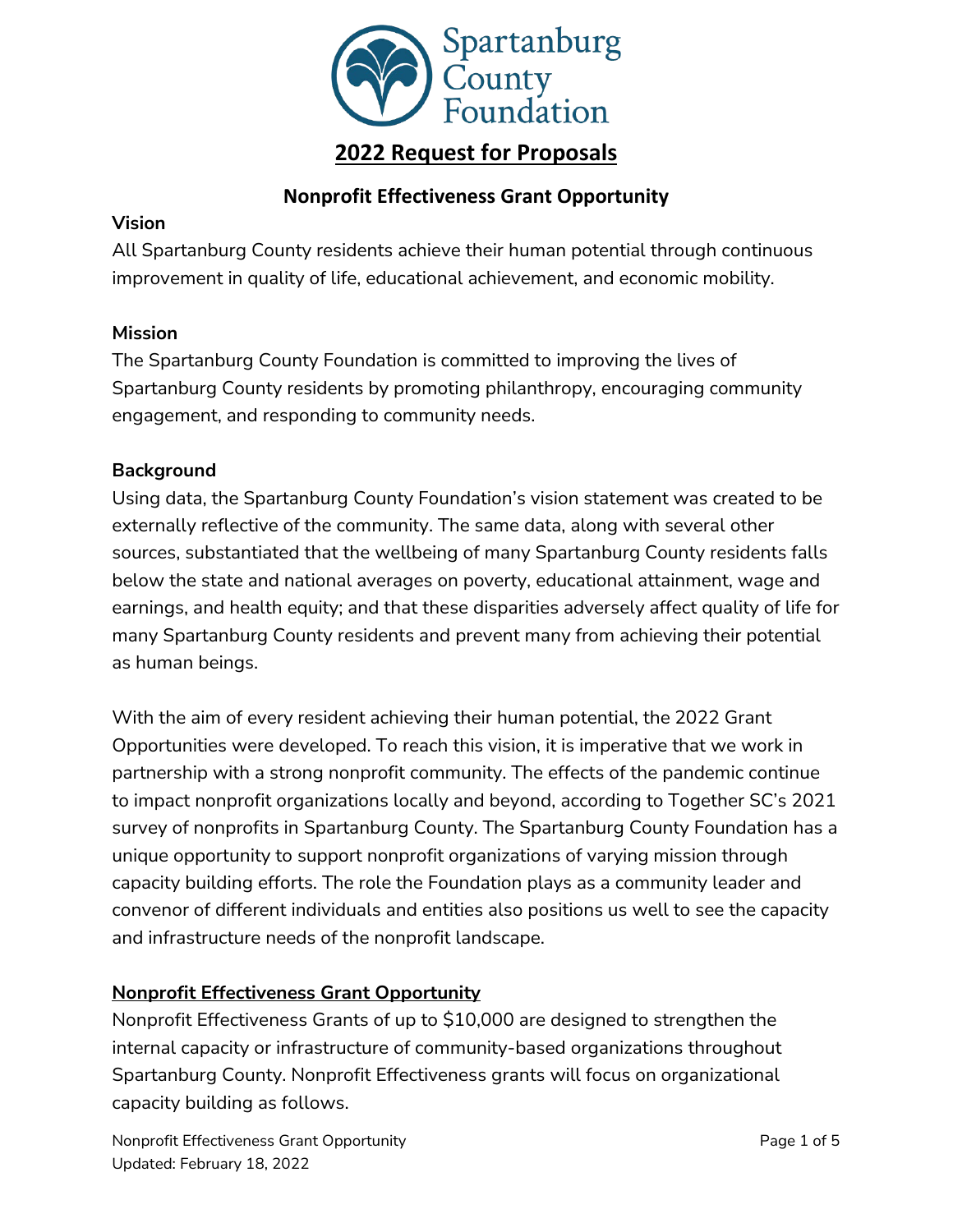- Grants to nonprofit organizations to increase their effectiveness in one or more of the following areas: board governance, financial management, fundraising, partnering & collaboration, strategic communications, succession planning, and evaluation.
- Organizations seeking to apply for funding should **first complete the Nonprofit Capacity Building Assessment. Grant applicants are encouraged to use the findings of their assessment to shape their grant request.**

# **Grant Guidelines**

The Spartanburg County Foundation considers only those organizations and institutions that are recognized as 501(c)(3) non-profit and/or tax-exempt entities providing services to the residents of Spartanburg County, South Carolina. By meeting these criteria, certain institutions and organizations located outside of Spartanburg County may be eligible for funding; however, funding is restricted to benefit Spartanburg County only. Organizations that serve multiple counties must clearly show that the funds will remain in Spartanburg County.

Grants from The Spartanburg County Foundation are for a period of one year. Except in unusual circumstances, multi-year grants are not considered.

## **The Spartanburg County Foundation does not Generally Provide Funding for:**

- Annual fund campaigns.
- Recurring requests from a grantee for the same purpose for which a Foundation grant has been previously awarded.
- Endowments.
- Film projects.
- Publication of books or reports.
- Fundraising events, celebrations, or dinners.
- Individual schools unless the proposed project is district- or county-wide and is supported by the District Superintendent(s).

*\*Requests from public school systems must come from the superintendent's office and include a letter of support from the superintendent. \**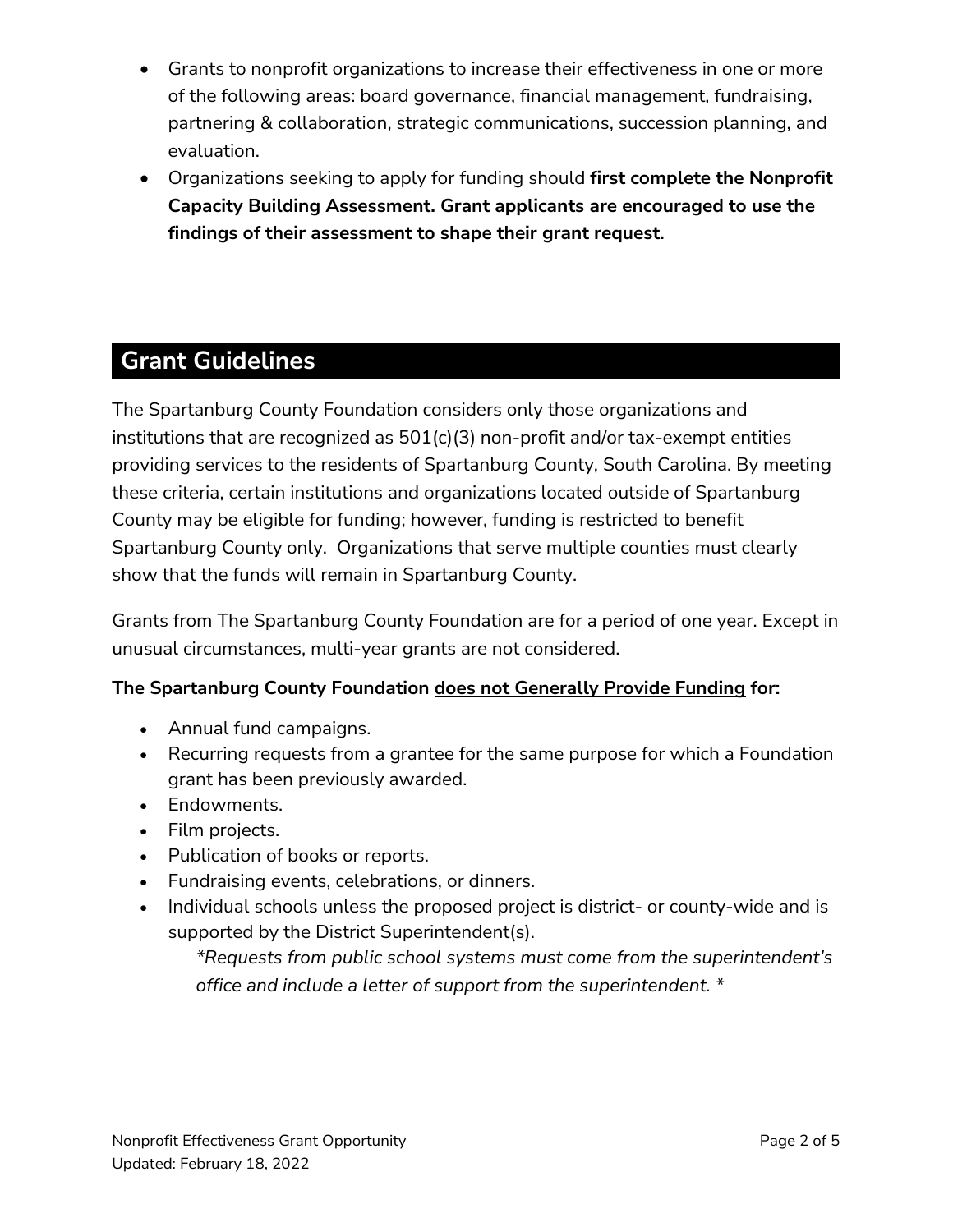## **The Spartanburg County Foundation does not Provide Funding for**:

- Lobbying activities, political organizations, or candidates for public offices.
- Individual projects.
- Organizations that require membership in certain religions, require participation in a religious activity, or advance a particular religious faith. (Faith-based organizations with a 501(c)3 status may be eligible if they welcome and serve all members of the community regardless of religious belief.)
- Research that is of a non-community nature or that does not have promise of near-term benefits to the citizens of Spartanburg County.
- Debt reductions, deficits, or previous obligations.
- Retroactive expenses/activities.

# **Nonprofit Effectiveness Grant Opportunity**

The Foundation uses an online grant submission process. Applications and all required supporting documents must be uploaded using the online system. Proposals submitted in any other manner will not be considered.

Spring Cycle applications are **due on Monday, March 28, 2022 by 5:00 pm.** Fall Cycle applications are **due on Monday, June 6, 2022 by 5:00 pm.**

## **Application Information**

Completed applications will include the following components. Please note that on the application, each bullet point will have a separate comment box or picklist to answer each question.

## **Organization Information**

- Name
- Organization
- Physical Address
- Mailing Address (if different from above)
- E-mail address
- Phone number
- Date organization was established
- Mission Statement
- Requested Grant Amount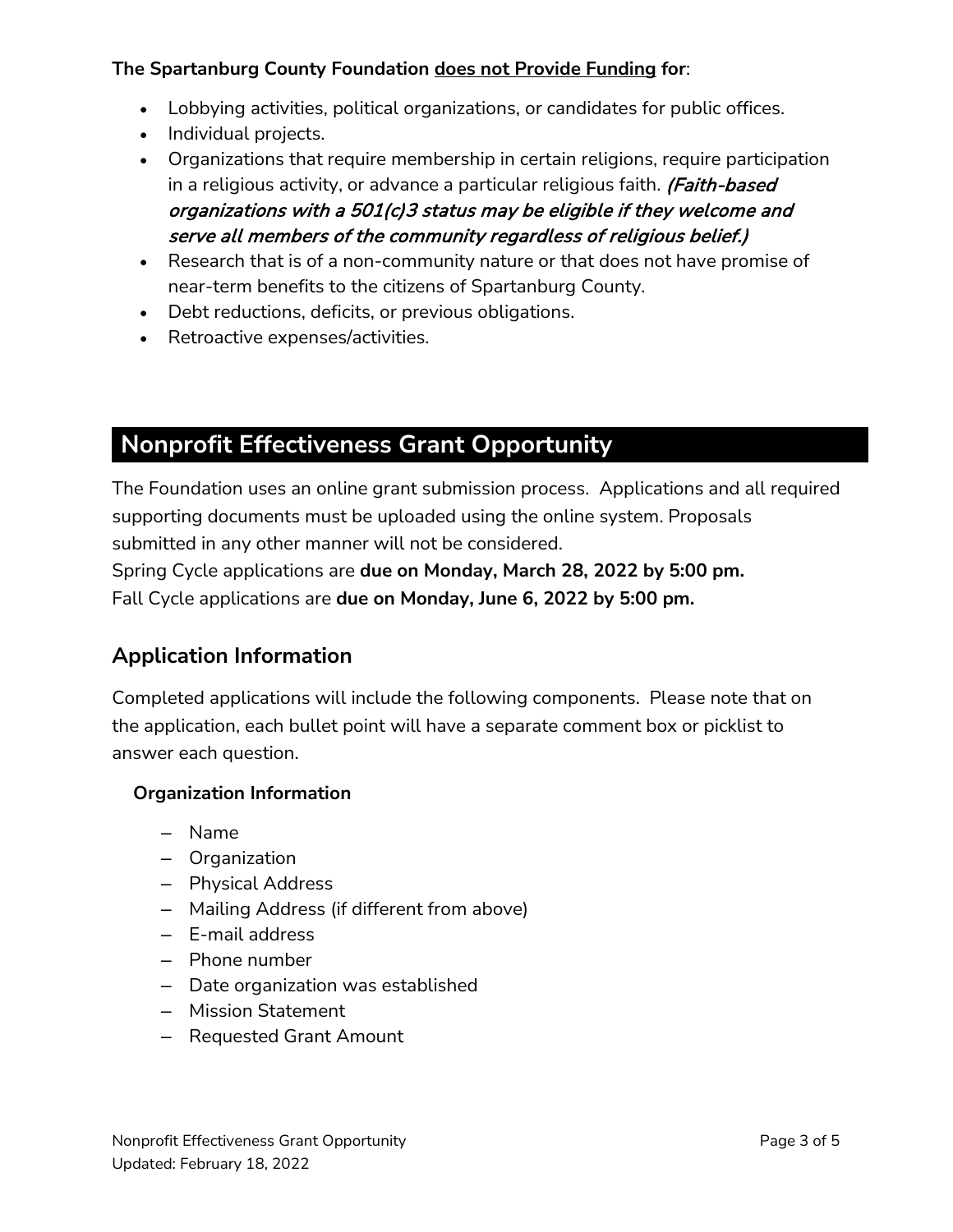### **Project Overview and Narrative**

– Briefly state the purpose of the grant request and what your learned from the Nonprofit Capacity Building Assessment.

## *Need/Opportunity*

- Describe the specific need, challenge, or opportunity the project will address.
- Provide data which supports the need, challenge, or opportunity.

### *Goals, Activities, and Timeline*

- Describe the project activities and how funding from The Spartanburg County Foundation will be used.
- Describe the goals your organization hopes to achieve within the time of this grant. Goals should fulfill SMART criteria (specific, measurable, achievable, relevant, time-bound).
- Include a timeline of the project.

### *Outcomes*

- What are the measurable outcomes you hope to achieve and how do you plan to measure progress?
- What additional funding do you anticipate receiving for this project as a result of funding from The Spartanburg County Foundation? (i.e., foundations, donors, etc.).

### **People Served**

- Number of people served by the organization annually
- Number of Spartanburg County residents served by the organization annually (if different from above)
- Geographic areas served (Please list specific municipalities/townships, Spartanburg County, or a specific region such as the Upstate of South Carolina, etc.)
- Demographics of those served by the organization (i.e., age, race/ethnicity, gender, income, education)

### **Project Budget (income and expenses)**

- Project revenue list specific sources and amounts
- Project expenses Please note that the Foundation does not generally provide funding for annual operating support (i.e., salaries/benefits, utilities, etc.) other than for start-up purposes.  *(Use 2022 Project Budget Form)*